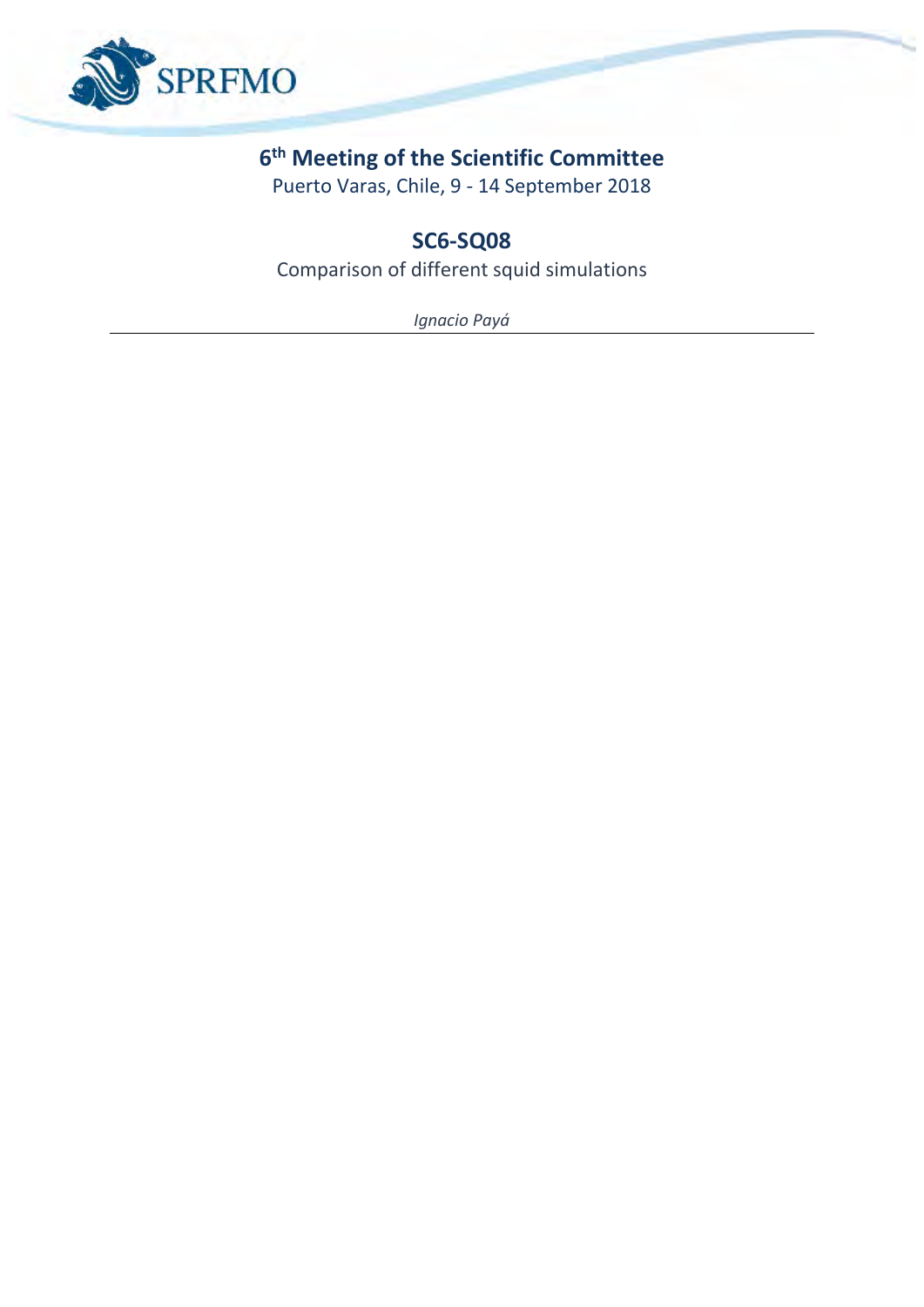# **COMPARISON OF DIFFERENT SQUID SIMULATIONS**

Ignacio Payá, IFOP.

August 2018

## **Table of Contents**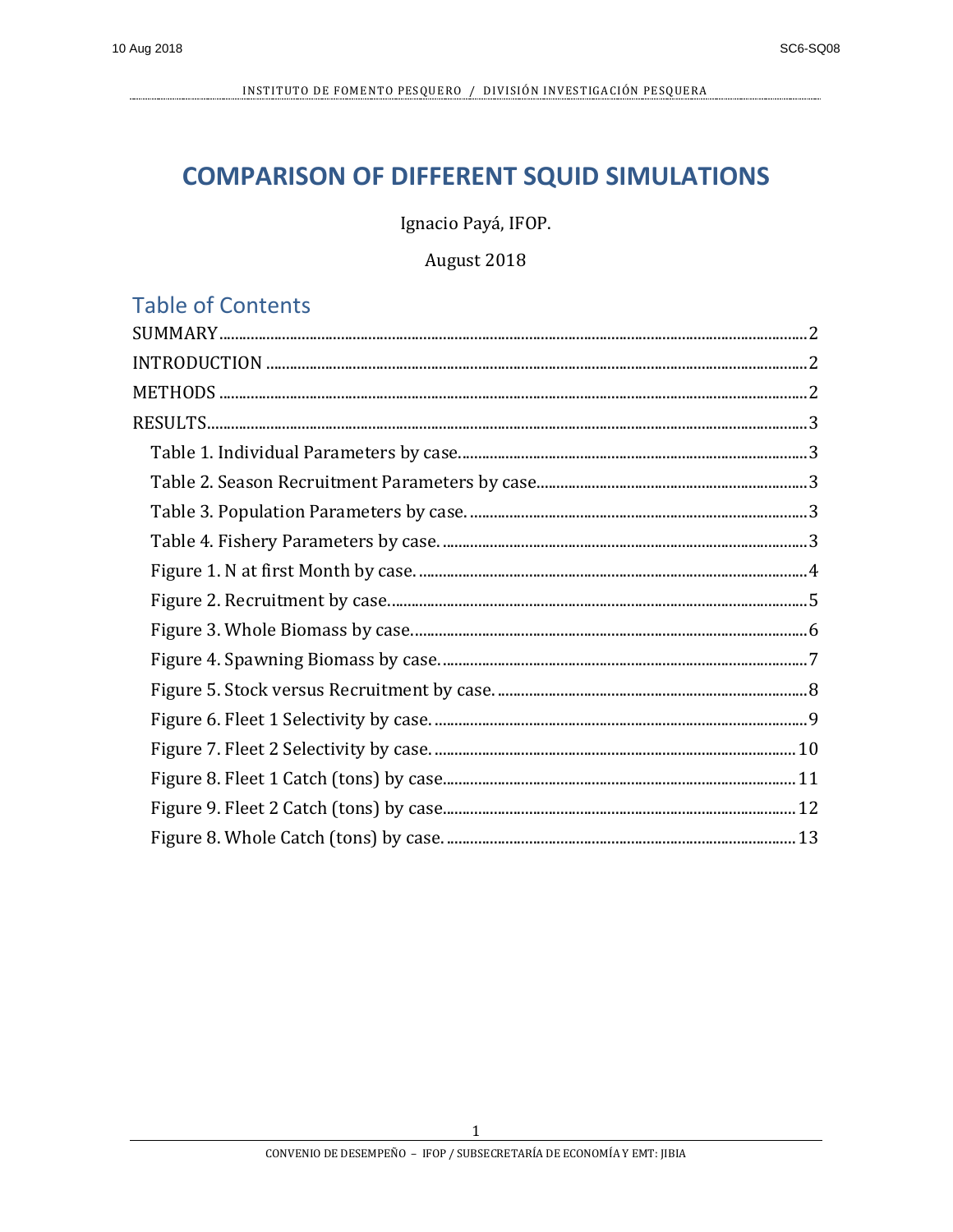### <span id="page-2-0"></span>**SUMMARY**

This report was developed in rmakdown to compare results of different cases of Humboldt Squid Stock simulations. It collects the output files of "Run HSquid\_Rmd.R" script. The parameters by cases are shown in tables and the main variables (recruitments, biomass, fishing selectivity, catches, etc.) are shown in graphs.

## <span id="page-2-1"></span>**INTRODUCTION**

The 'HSquid\_Html.rmd' rmardwon script was developed to simulate Humboldt Squid Stock dynamics using an input parameter file named HSquid\_Par.csv.

The 'Run HSquid\_Rmd.R' R script was written to conduct different simulation by means of run 'HSquid\_Html.rmd' with different input parameters and to save parameters and main results in csv format file and graphs in png format files.

Therefore, it was neccesary to write a rmarkdown script to report on the different simulations outputs ('Run Squid Rmd.R').

### <span id="page-2-2"></span>**METHODS**

No calculations were done in this script. The figures and tables are read from the current folder.

The individual, population and fishery parameters are shown in tables 1 to 3.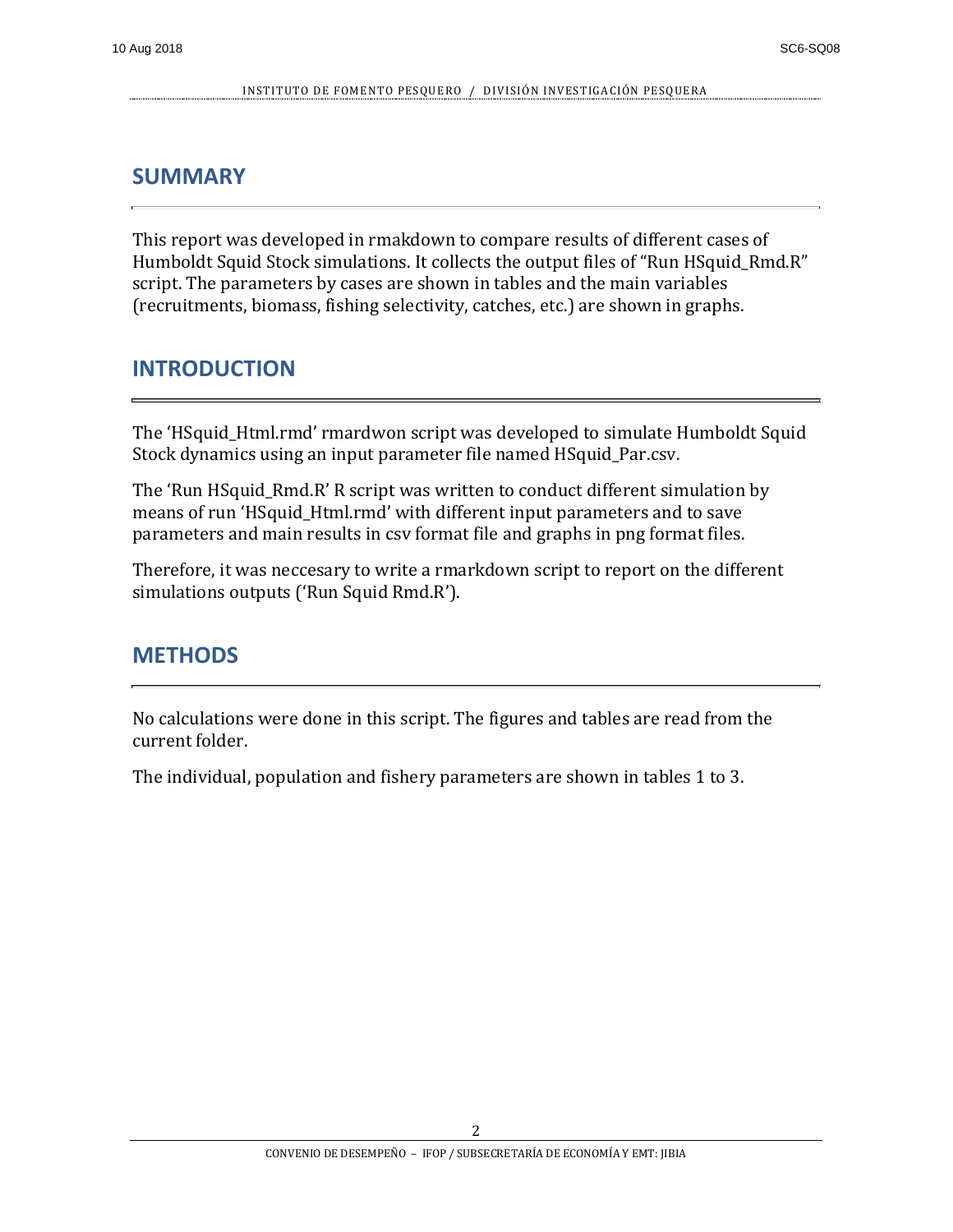#### <span id="page-3-0"></span>**RESULTS**

## <span id="page-3-1"></span>**Table 1. Individual Parameters by case.**

| Case a_expo b_expo | a                              |     | b lm50 lmrange |
|--------------------|--------------------------------|-----|----------------|
|                    | 1 309.11 0.0029 2.31e-05 3.077 | -80 | 10             |
|                    | 2 309.11 0.0029 2.31e-05 3.077 | 80. | 10             |
|                    | 3 309.11 0.0029 2.31e-05 3.077 | 80  | 10             |

#### <span id="page-3-2"></span>**Table 2. Season Recruitment Parameters by case.**

|   | Case RSeason SdSeason |
|---|-----------------------|
|   |                       |
| 3 |                       |
| 3 |                       |

#### <span id="page-3-3"></span>**Table 3. Population Parameters by case.**

|     |                               |                     |                     |       | Case M_Annual M_bin M_cv SB0 SRModel h prev.rsigma rsigma |       |
|-----|-------------------------------|---------------------|---------------------|-------|-----------------------------------------------------------|-------|
|     | The Company of the Company of |                     | $1.5$ 0.125 0 1e+07 | 1 0.9 | 0.0                                                       | (0.0) |
| 2   |                               | 1.5 0.125           | 0 1e+07             | 1 0.9 | 0.0                                                       | (0.0) |
| 3 · |                               | $1.5$ 0.125 0 1e+07 |                     | 1 0.9 | 0.1                                                       | (0.1) |

#### <span id="page-3-4"></span>**Table 4. Fishery Parameters by case.**

|  |  | Case Fref1 as1 bs1 cs1 Fref2 as2 bs2 cs2      |  |  |
|--|--|-----------------------------------------------|--|--|
|  |  | 1 0.0 0.00 0.0 0.00 0.0 0.00 0.0 0.00         |  |  |
|  |  | 2  0.1  0.15  0.4  0.15  0.1  0.15  0.8  0.15 |  |  |
|  |  | 3 0.2 0.15 0.5 0.15 0.1 0.15 0.9 0.15         |  |  |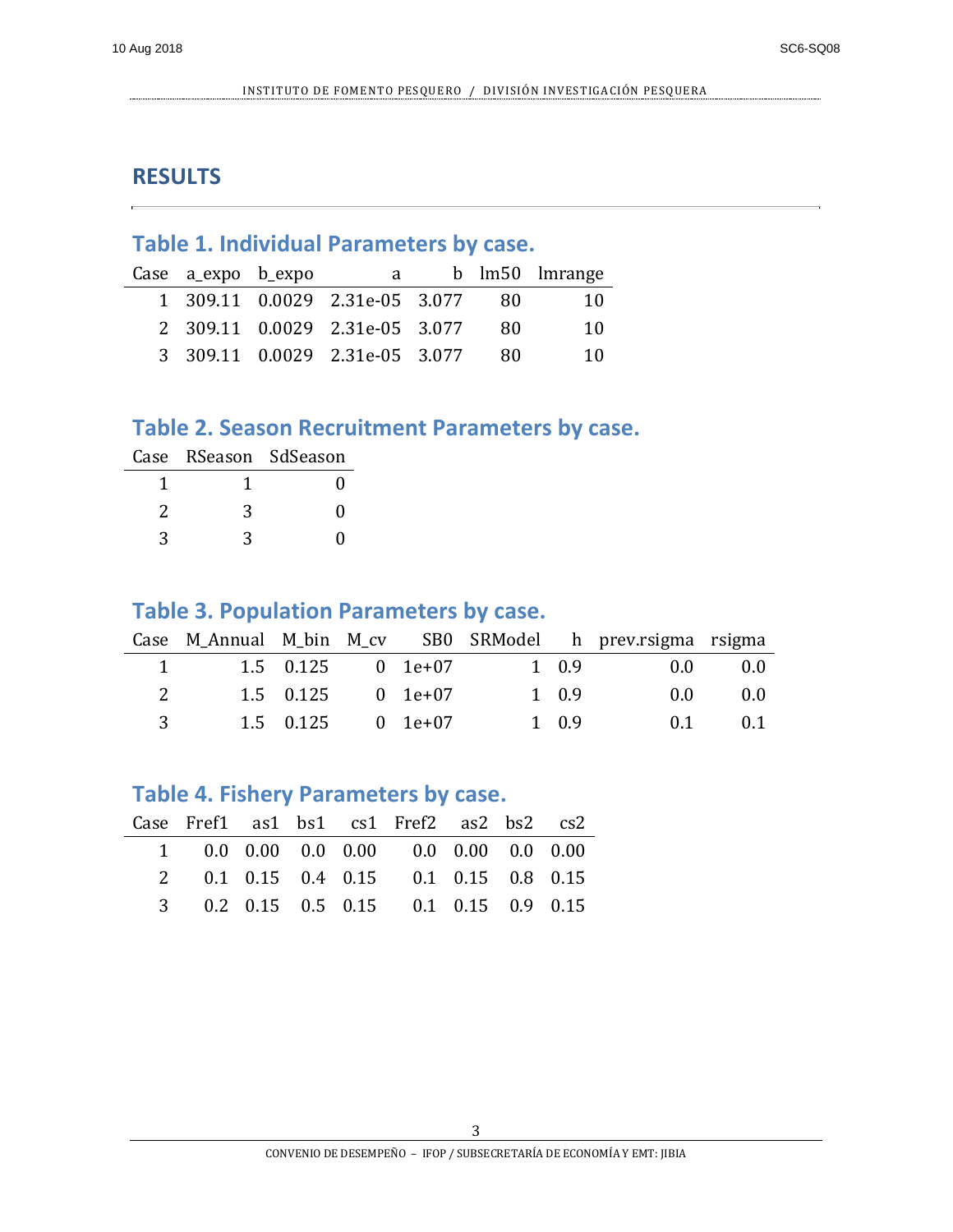## <span id="page-4-0"></span>**Figure 1. N at first Month by case.**

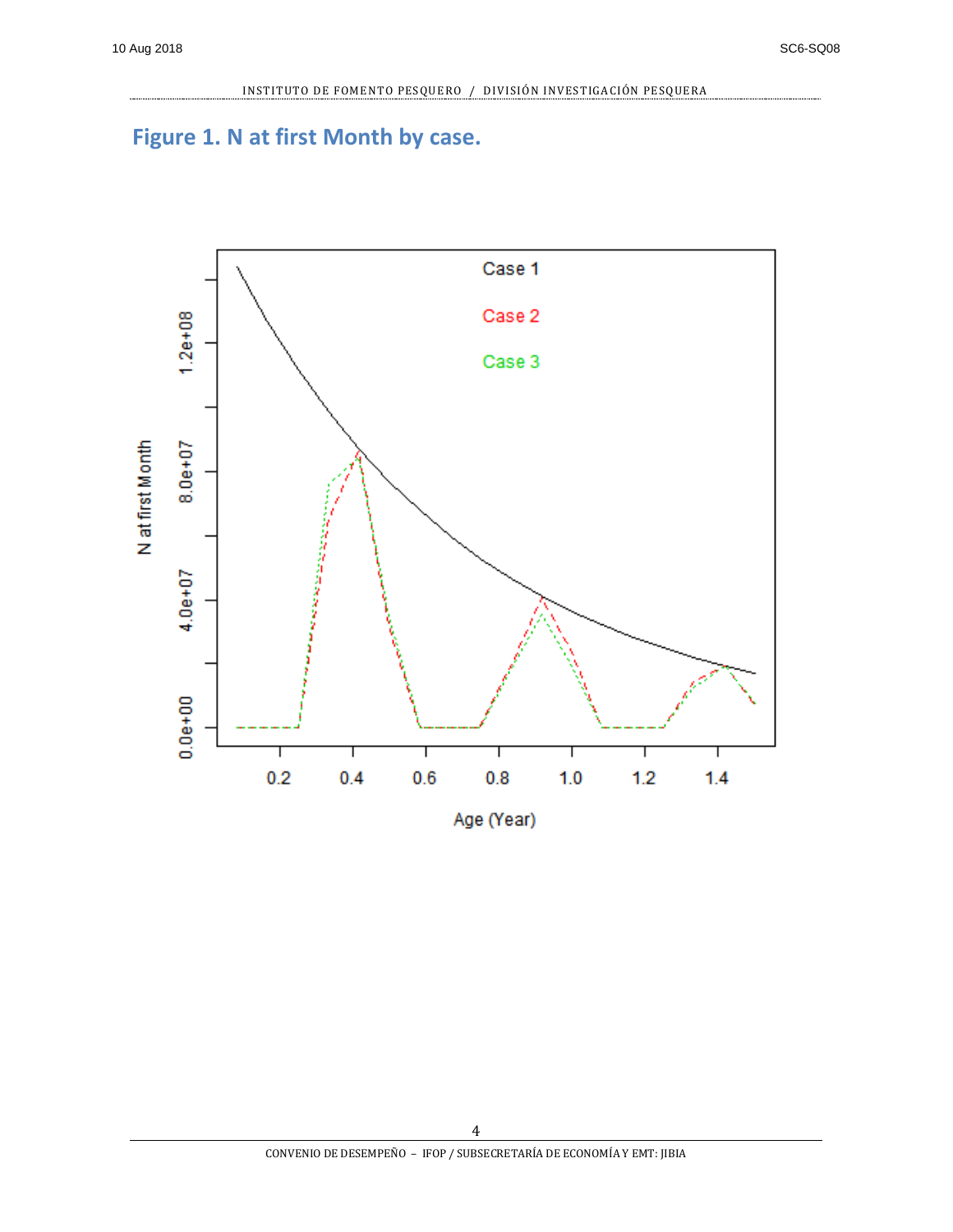## <span id="page-5-0"></span>**Figure 2. Recruitment by case.**

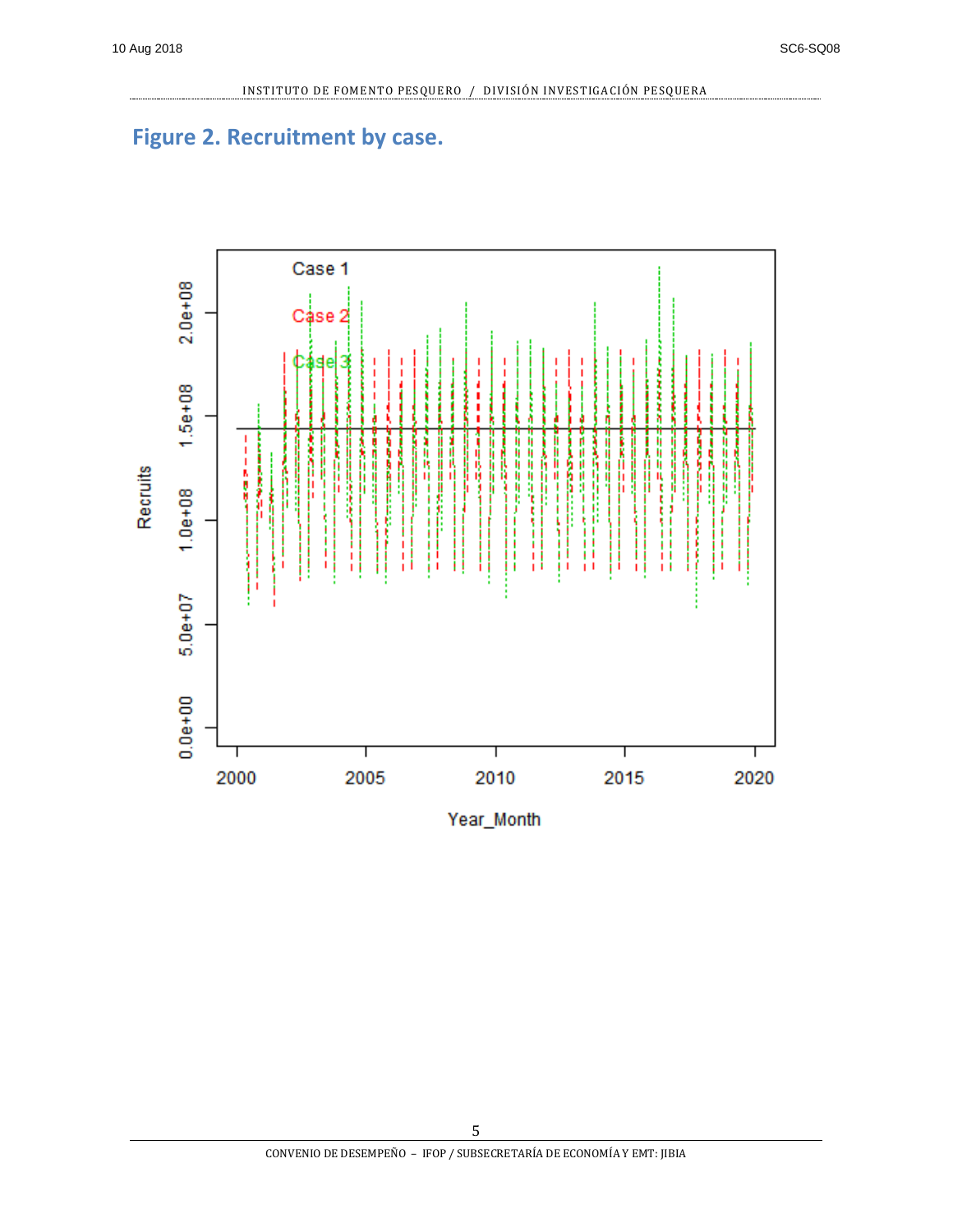## <span id="page-6-0"></span>**Figure 3. Whole Biomass by case.**

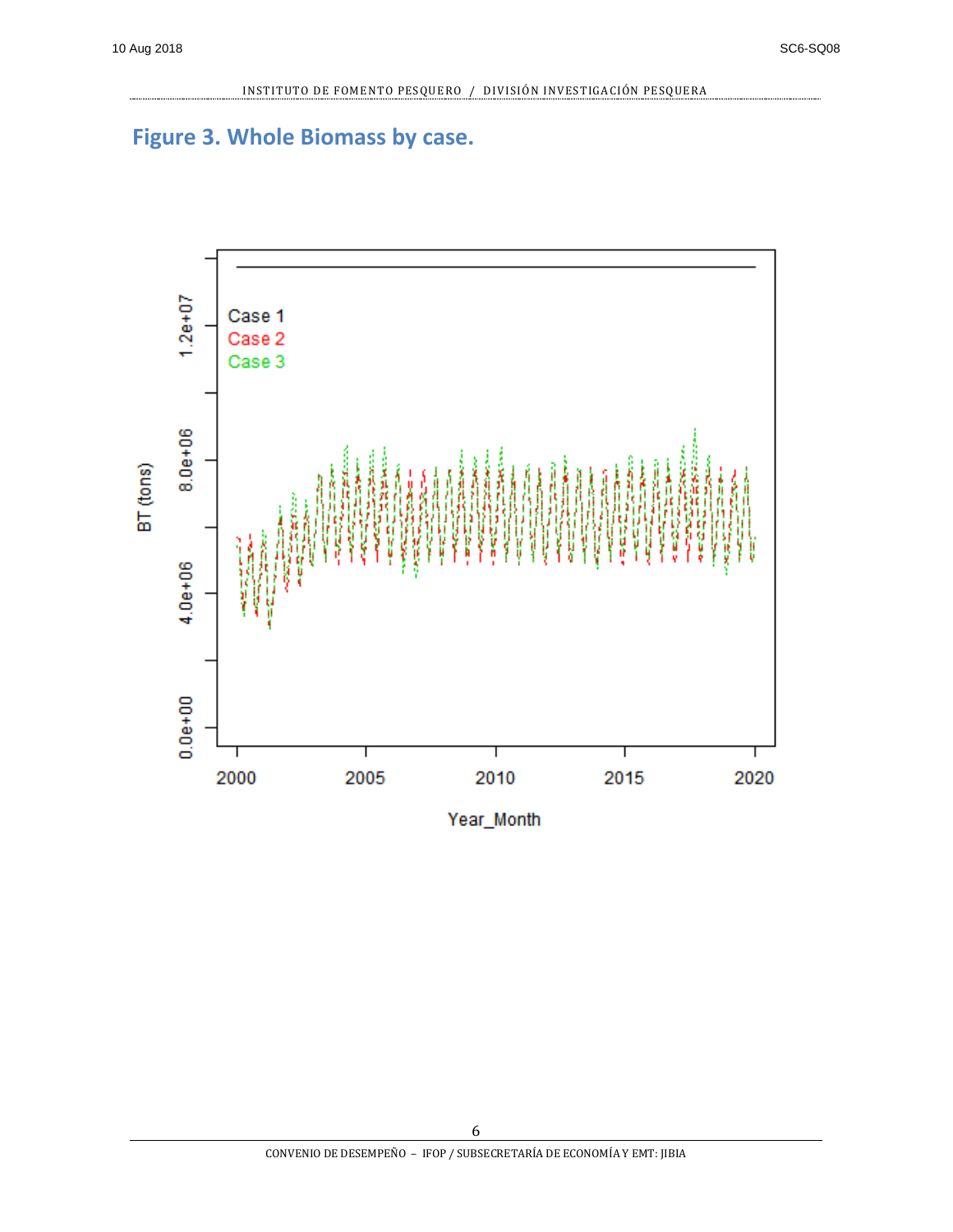

## <span id="page-7-0"></span>**Figure 4. Spawning Biomass by case.**

Year\_Month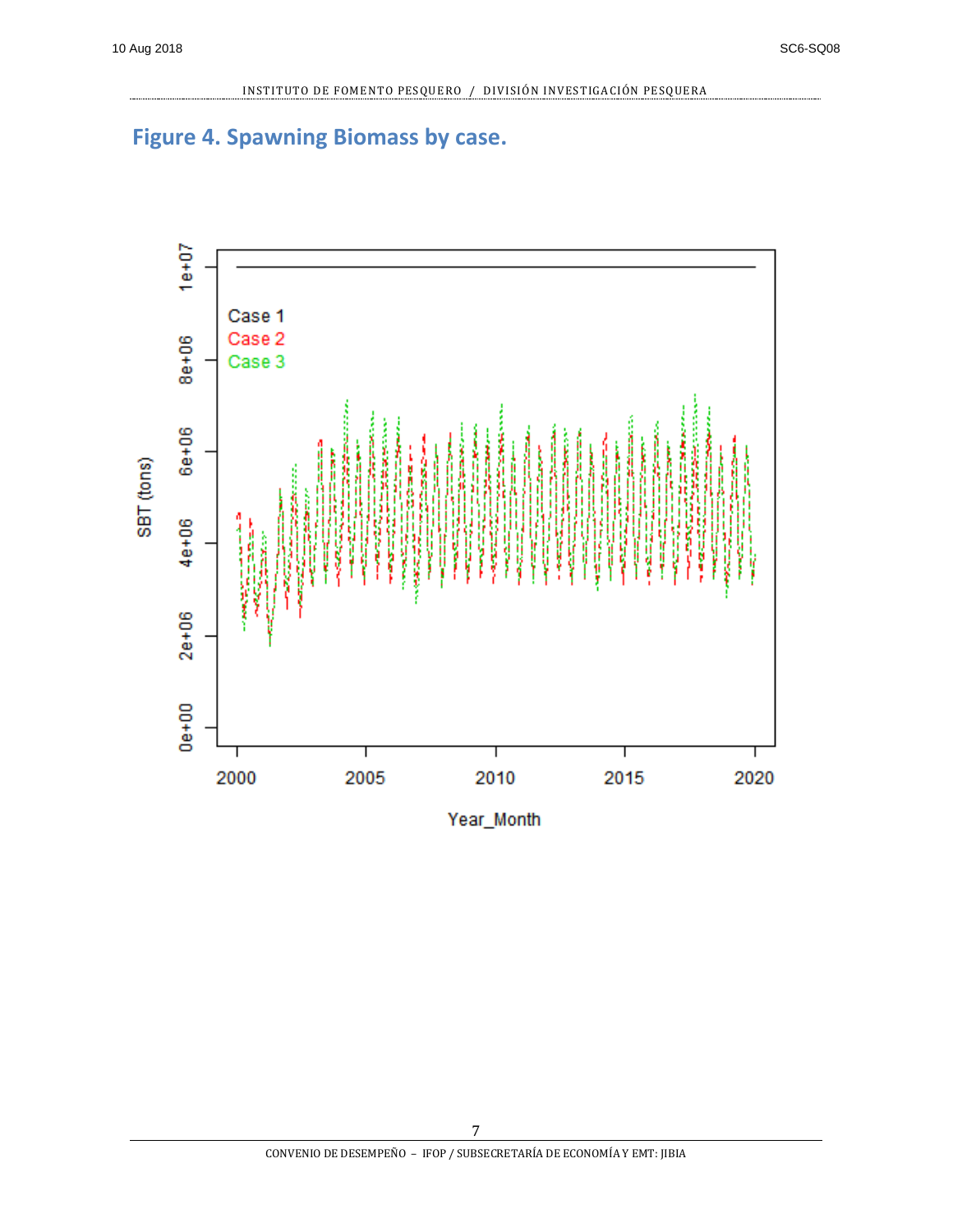

## <span id="page-8-0"></span>**Figure 5. Stock versus Recruitment by case.**

**SBT**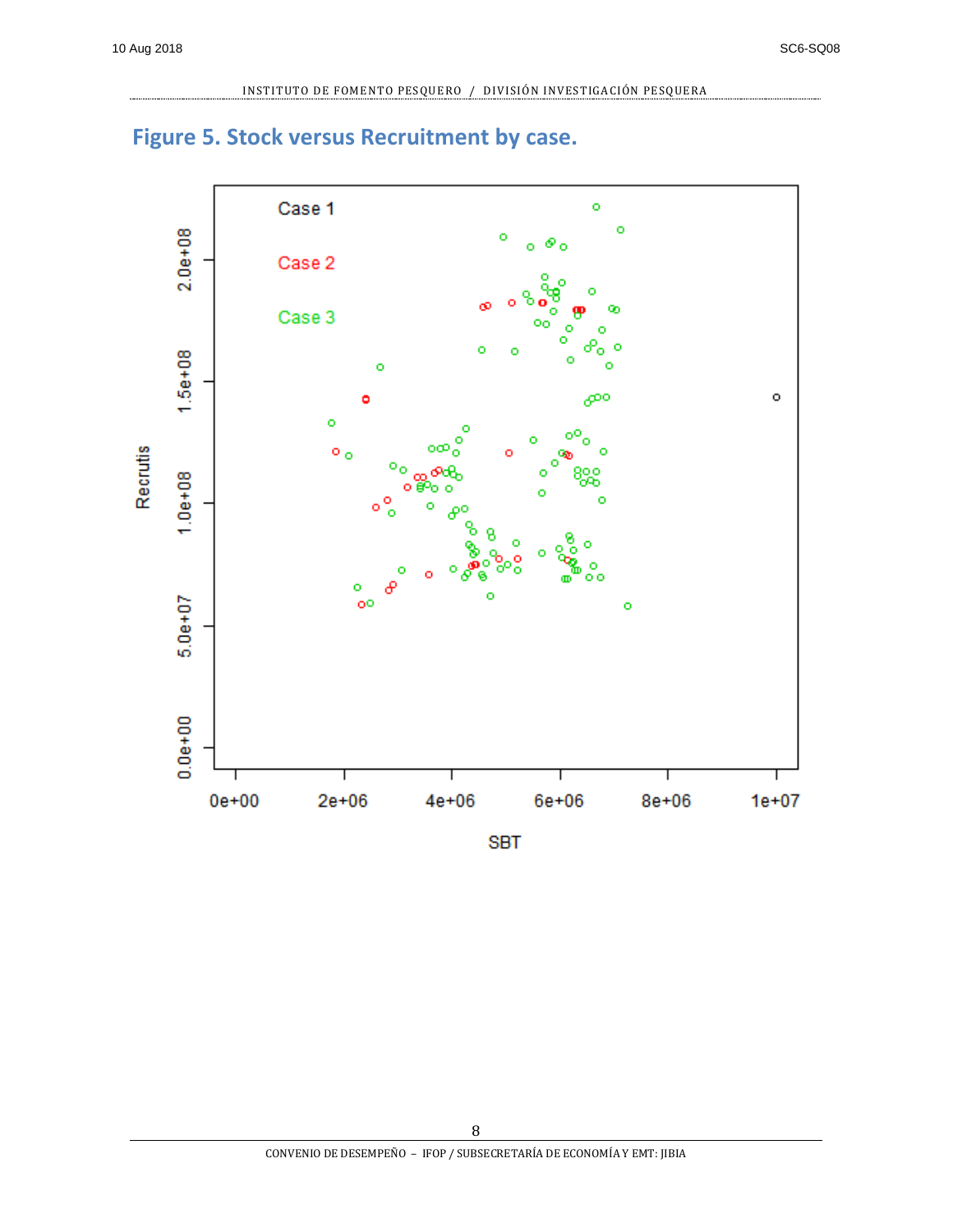## <span id="page-9-0"></span>**Figure 6. Fleet 1 Selectivity by case.**

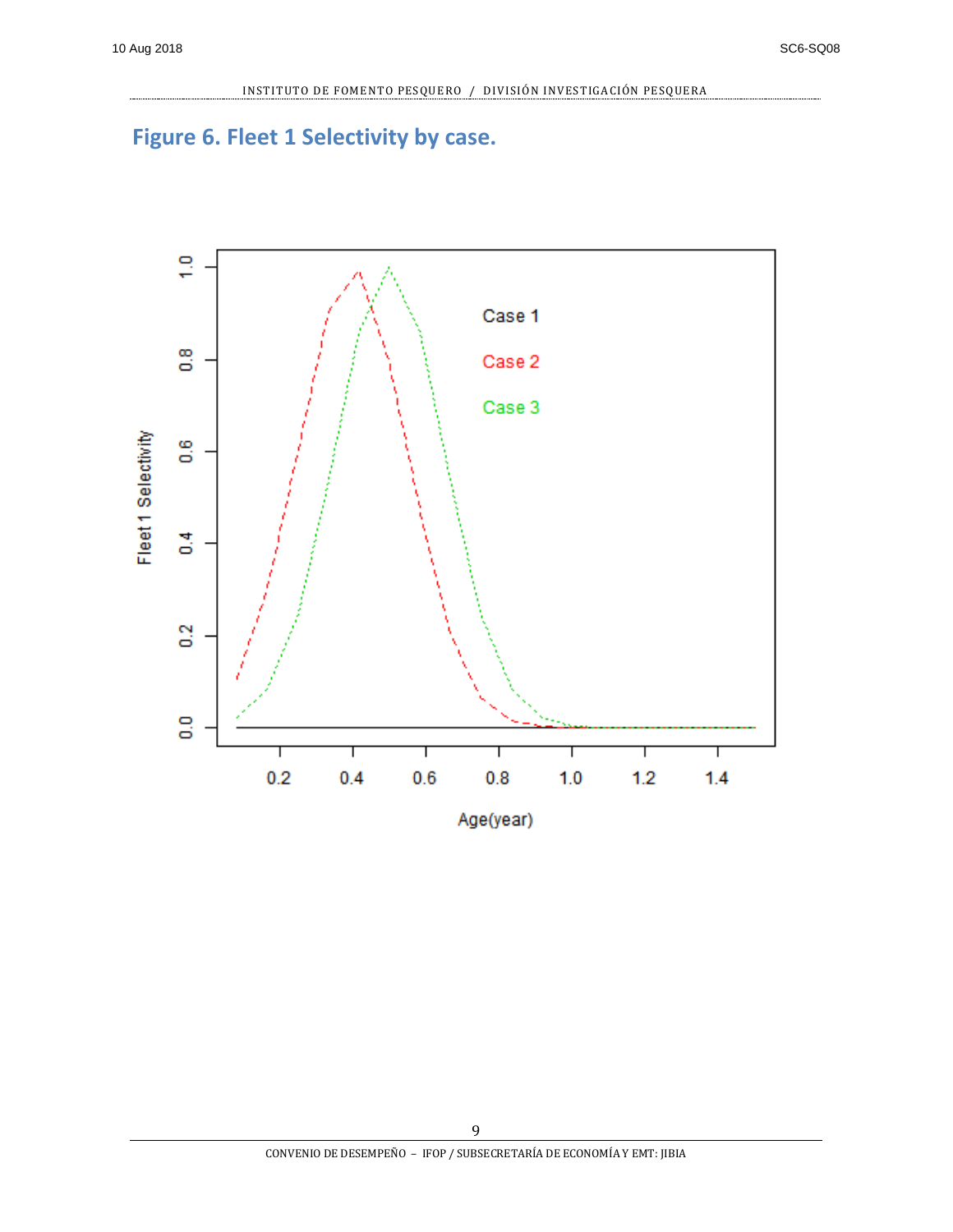# <span id="page-10-0"></span>**Figure 7. Fleet 2 Selectivity by case.**

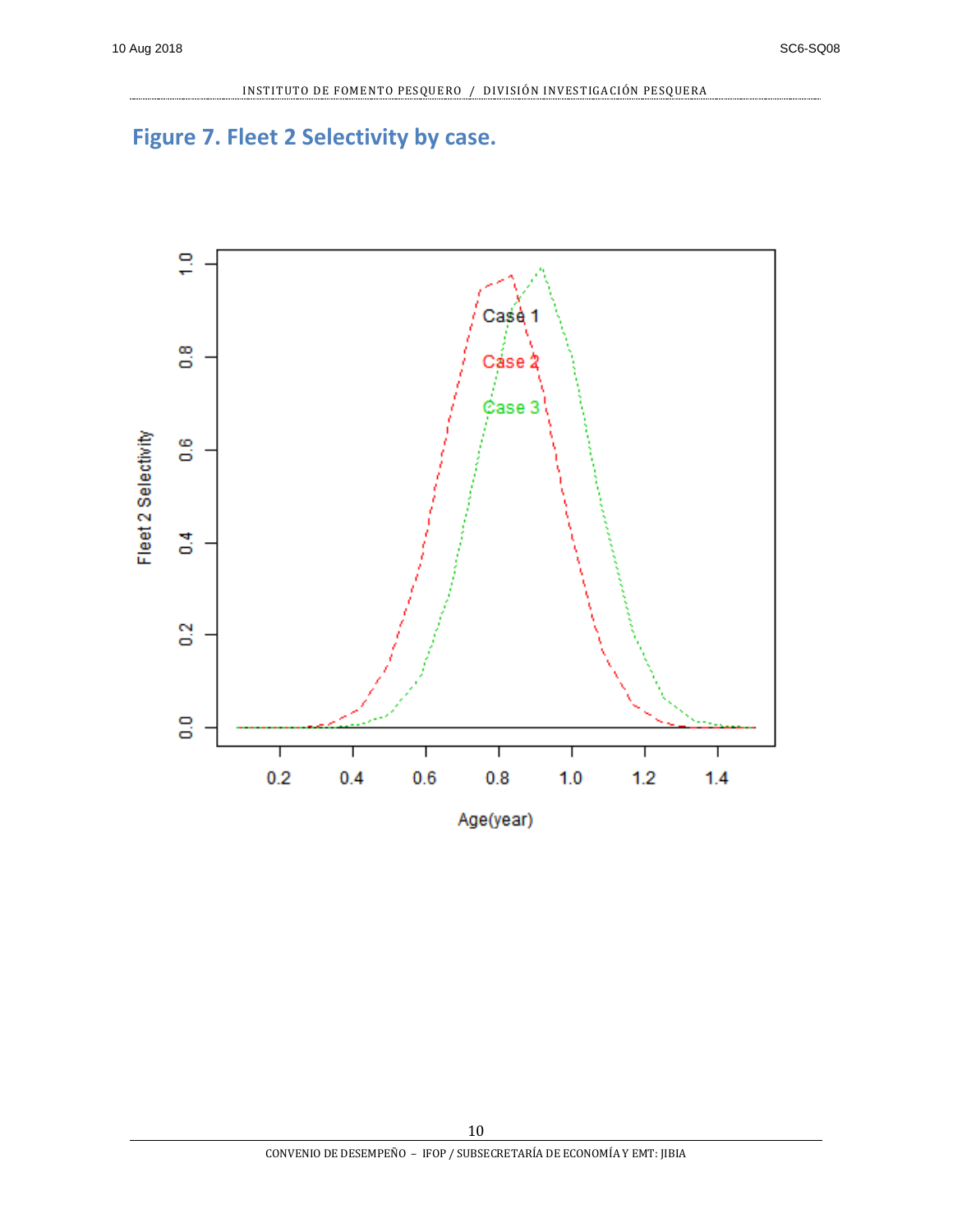## <span id="page-11-0"></span>**Figure 8. Fleet 1 Catch (tons) by case.**

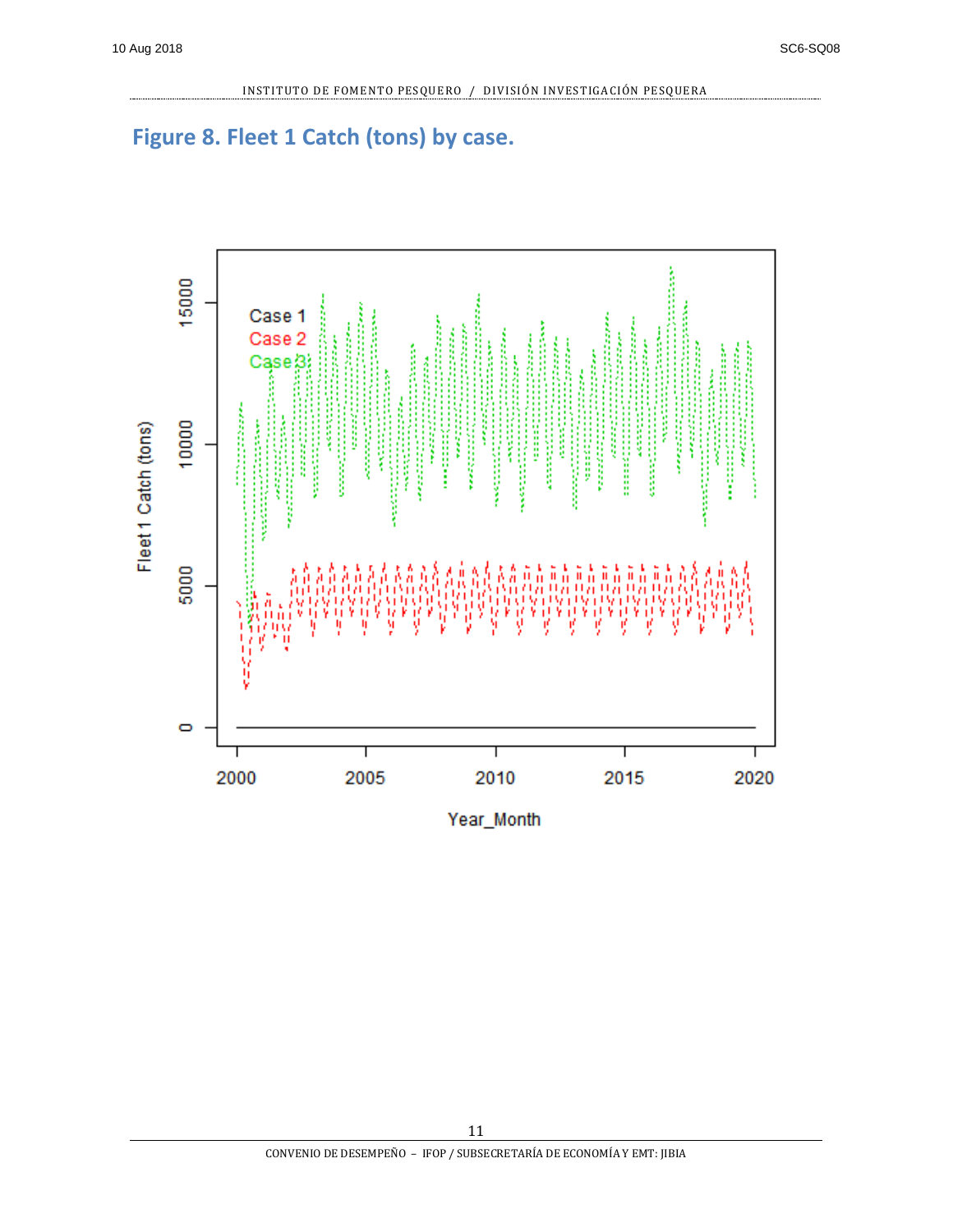## <span id="page-12-0"></span>**Figure 9. Fleet 2 Catch (tons) by case.**